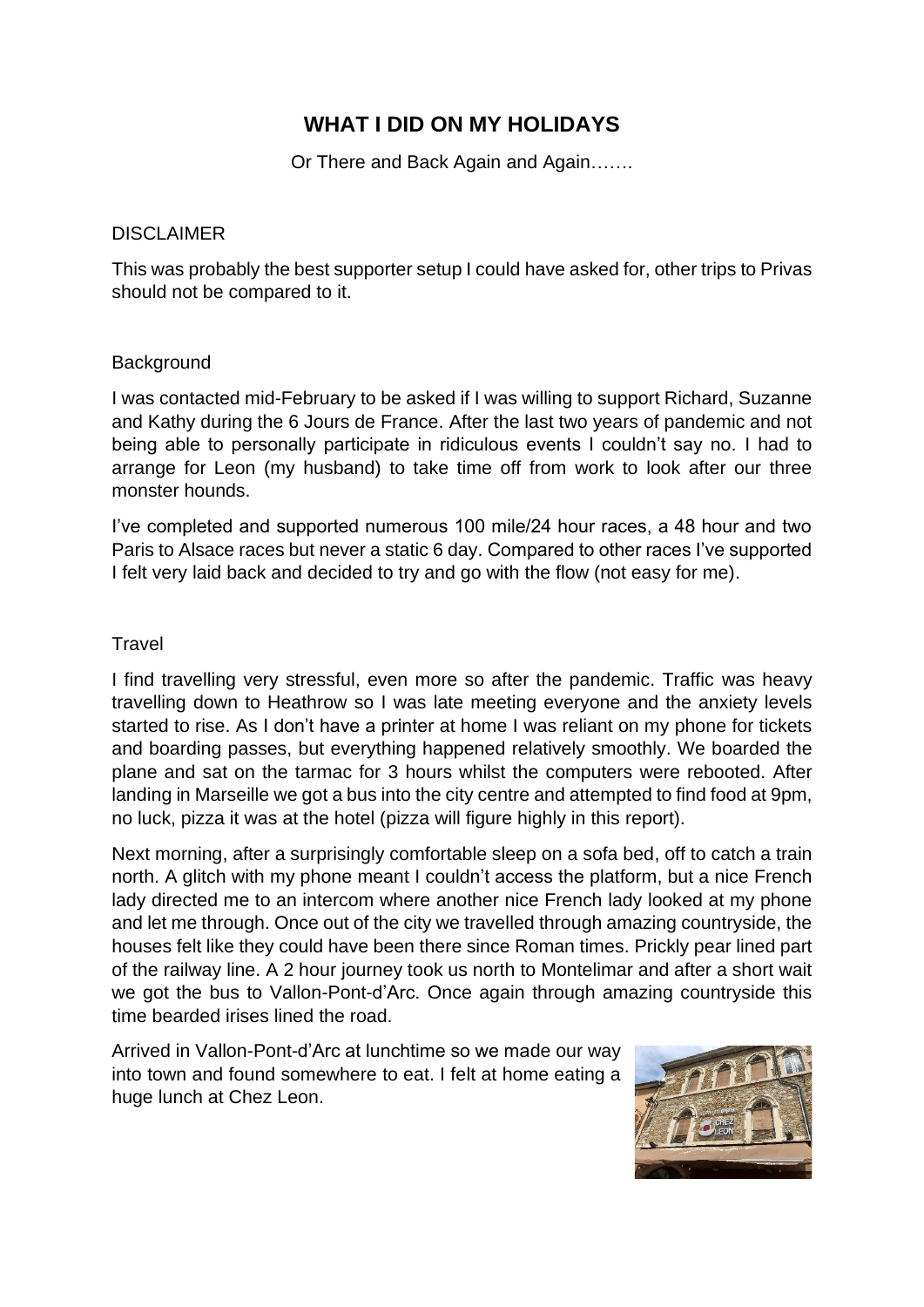After lunch we made our way to the other side of town to our hotel for the night. Once settled in we scoped out the campsite where the race was to be held – Camping Nature Parc l'Ardéchois. We found out the earliest registration time and which cabin we would be in. Had a look, veranda with loungers, table and chairs, microwave, kettle, hob, fridge/freezer, two bedrooms and bathrooms, absolutely everything (nearly) we could possibly want. Back to the hotel well satisfied. My suggestion of a swim as it was nice and sunny and warm went down well, until we got out to the pool, it was chilly, the sun went in, and the wind got up – typical. I was still very tired, stressed and anxious after the journey and began to wonder how I would possibly cope with it all.

# Pre Race

Got ourselves set up in the campsite and had a look around. I felt at home once I saw recycling bins, a compost bin and the River Ardèche running along the perimeter of the site.



Arrived back expecting to see the course set up and registration taking place – nothing, a ghost town. Registration was put off until the following day and the pasta party was pushed back and back so we decided to eat in the campsite restaurant. Kathy had an amazing pizza, we asked if they did takeaways, yes, so that was dinner sorted. The race organisers did provide meals every day but after their experiences at Privas the three walkers didn't want to risk any sickness bugs.

I went for a wander at dusk and realised the campsite wasn't well lit. Headtorches were going to be needed.

I decided the course was made for hallucinations. There was a replica fort and gingerbread cabins lit up with multicoloured lights.



Day 1

The race didn't start until 2pm so I wandered into town with Laura, the wife of another walker, to get supplies. An opportunity to stay out of the way of the three walkers while they registered and got themselves sorted.

Got back and tried to absorb their food preferences: salt/no salt, butter/olive spread, bread, no gluten bread, white/wholemeal/Nordic, milk/lactose free milk, separate

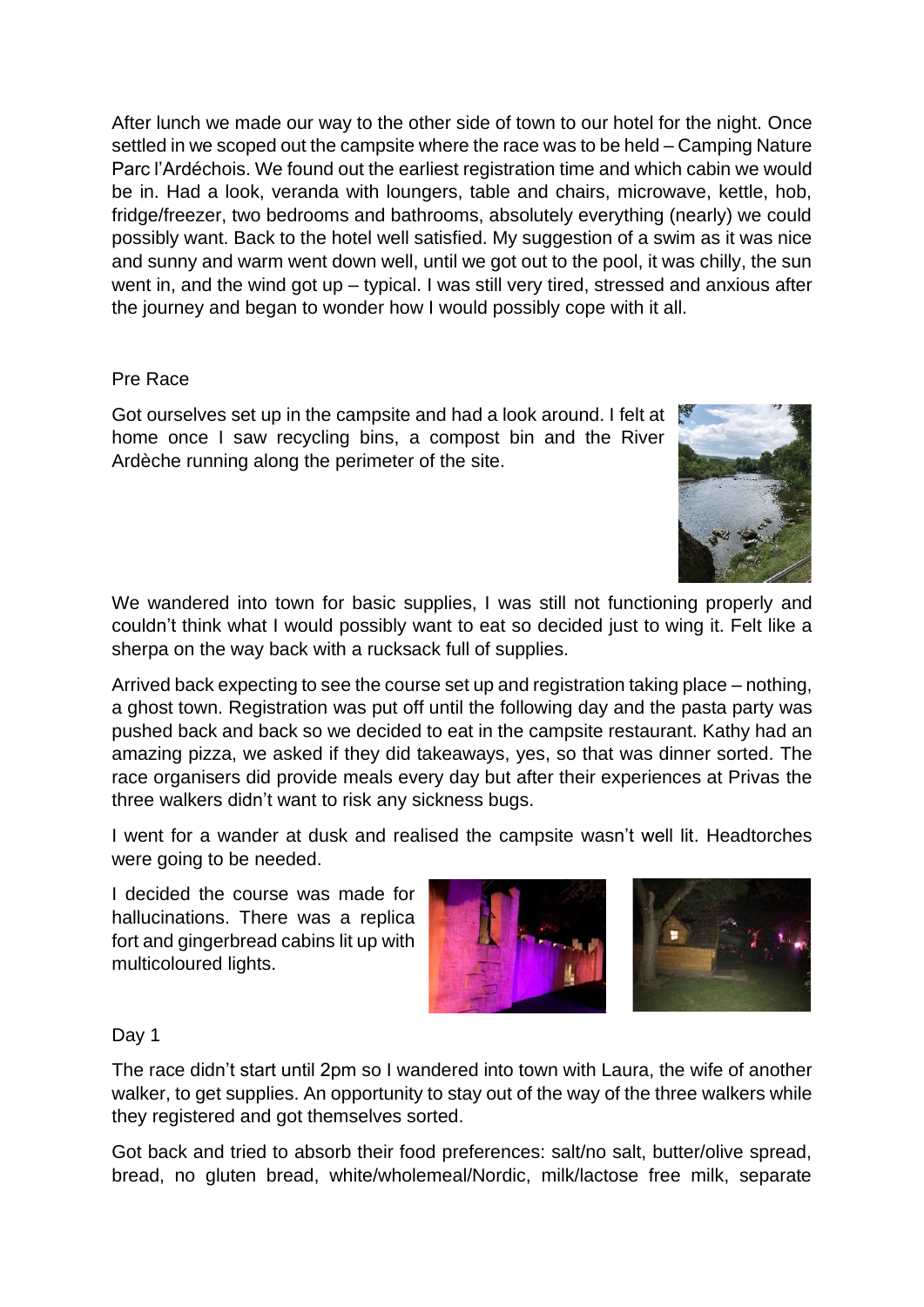bottled water for cooking/tap water, sparkling/flat bottled water or tap water for drinking, vegetarian/meat eaters/ chicken eater, coffee/decaf/herbal tea/normal tea. Head buzzing.

The race started at 2pm.





I attempted to feed the three as I would on a 24 hour event, not going to work and I got sent to bed at 11pm

## Day 2

Getting into a routine. Make 2/3 breakfasts for all of us and set up croissant, omelette, madeleine and pizza o'clock.

Kathy's leg was very red at the start of the day so she had the doctor check it out. It was an allergic reaction to the timing chip. An antihistamine and a new strap later (curtesy of Sébastien one of the timing chaps and in my mind the true organiser/trouble shooter) she was good to go.

Richard's back went into spasm. After a quick massage and ibuprofen gel application he was walking pain free again.

For the first time in a 6 day race Richard decided to have a shower and change his clothes. A problem as he only brought two sets of kit. To air the used kit I put it into his foot bowl, trod it down in warm water, like treading grapes, then hung it out to dry.

I took the opportunity of a lull in activity to explore the children's fort and was impressed with the attention to detail. A gothic arch lead into it and in the base of the tower were cave paintings.







For Kathy I learnt how to make omelettes from the internet. I asked Richard if he wanted anything warm, toast! The one thing I couldn't make, we all now got cravings for toast.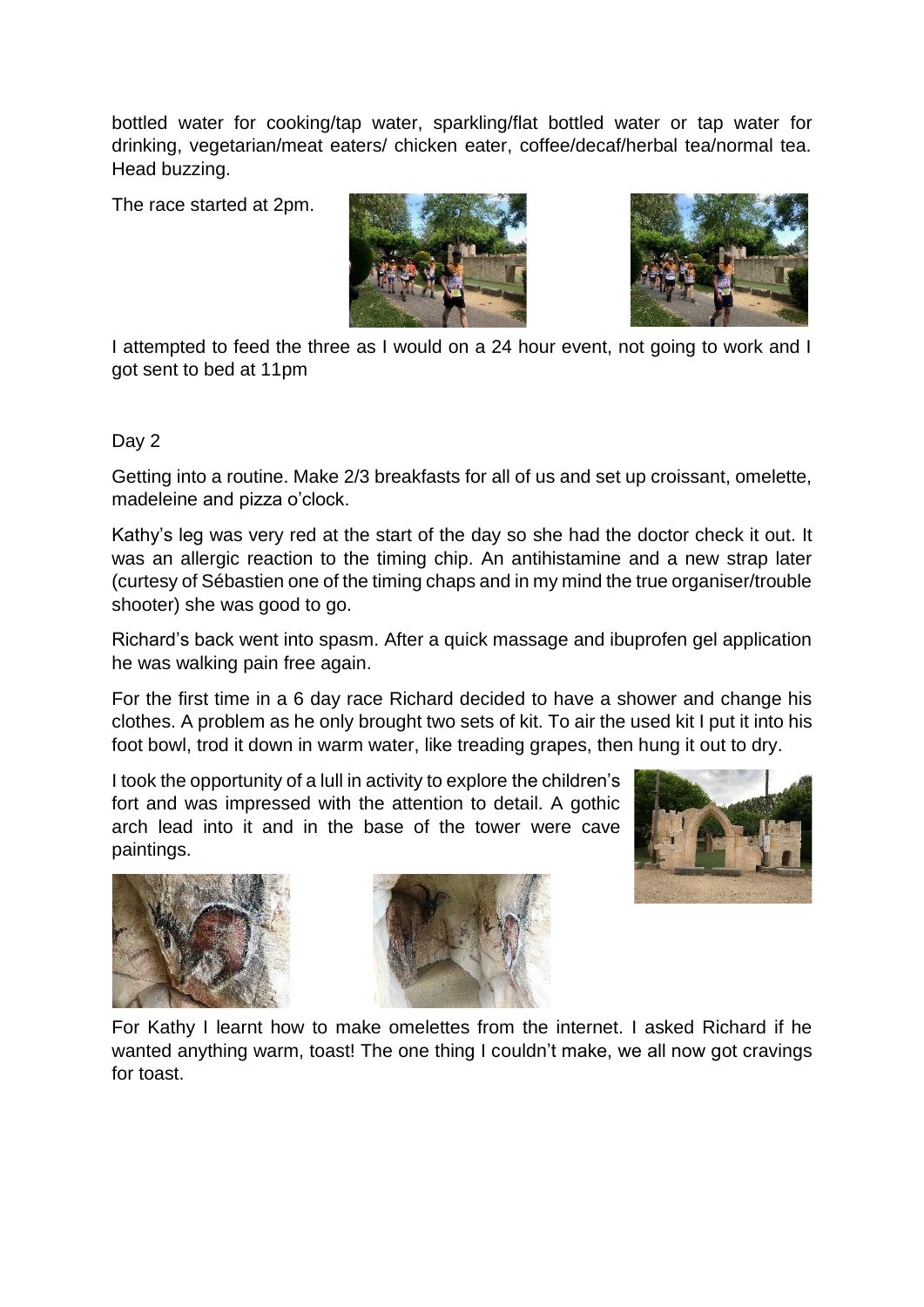Into the second night I got prepared early, my fully charged headtorch in a bag, Richard's in another with spare batteries, warm clothes, hat and gloves in a bin bag as it got damp overnight. Ensured the table was fully stocked with food to keep him going through the night.



Suzanne's 6 day race was over due to chronic pain and food intolerances.

Kathy struggled to see in the dark even with a headtorch so didn't continue walking for as long as she wanted to.

## Day 3

I found my groove, after breakfasts I strolled into town with Suzanne and got yet more food and a toaster. Richard and Kathy got a mid morning treat of a magnum, a small thing to make two people very happy.

I prep the up and coming meals and for the first time had a moment to sit and cogitate.

Richard stopped at two for his afternoon sleep (along with the half hourly feeds, he was my toddler!) and while he dressed his feet I tried to feed him the weirdest combination of food I could to test the guts of steel. Unfortunately, he seemed to like his three course meal of apple slices, boiled potatoes and yoghurt.

Kathy was very self-contained and polite, always came in to sit down and eat. As she was so self-sufficient it was easy to over look her and allow the toddler take all the attention.

Suzanne decided to take a break away from the race village and went to stay in a local hotel.

With ample food provided I decided to go for a wild swim in the river. Called it the Ardèche swoosh, swimming upstream out of the current then allowing myself to be swept down to the start. This was great fun and I found myself giggling with pleasure. As the sun was strong and I wasn't used to it I only stayed out for an hour.



Kathy's leg looked worse by evening so I wandered off to find the doctor. There was only one doctor for the race, I couldn't find him so asked the other timing chap, Jean-Michel, for advice. He called the doctor for me and arranged a meeting. It was nothing to worry about we were just being cautious.

About 8pm I broke out the toaster and was in love, so with the other o'clocks we now added toast o'clock. Toast went down a treat.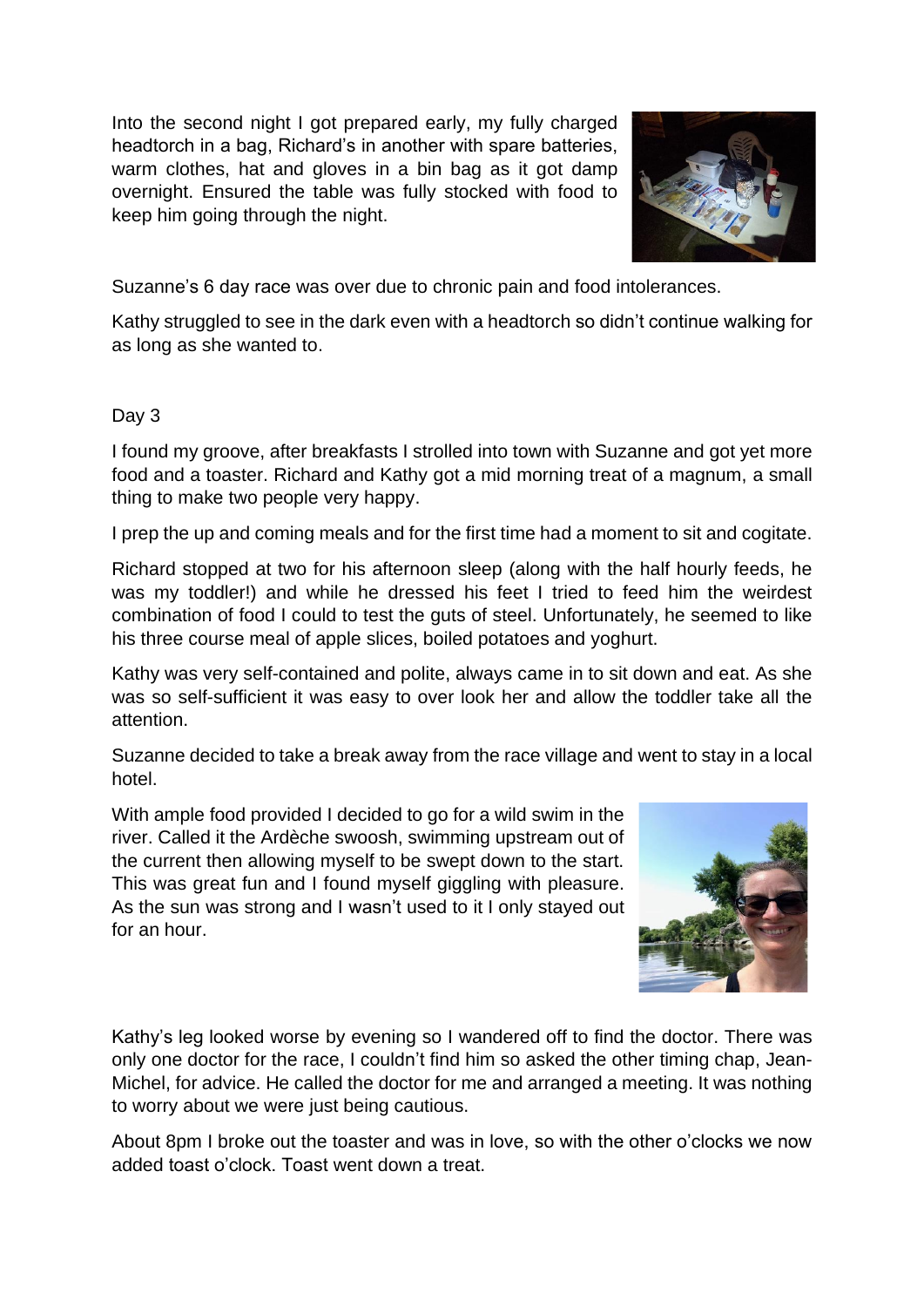## Day 4

Routine; get up check the table for Richard overnight carnage. Air clothes worn at night, immediately put headtorch on charge, first breakfast of porridge or scrambled eggs and ham. Kathy up and fed, stock up and buy fresh croissants. Morning treat of a magnum, lunch pasta and chicken with vegetables wafted nearby for Richard, omelette with cheese for Kathy, salad for me. Afternoon sleep for Richard, clothes rinsed and aired, random food shovelled in, strawberries went down well with them

both. Afternoon tea sorted for Kathy, rice pudding with tinned peaches. I had a swim for time to myself. Back to make sure Richard was up and functioning and Kathy had madeleines. 7pm time for pizza, I was longing for the day Richard could only eat two slices so I could have the rest, never happened. Toast at 9pm then made sure table was set up with sufficient food and drink, headtorch and warm clothes were out then bed. Washing up, cleaning surfaces, sweeping, and cleaning the bathrooms done as necessary.



Suzanne came back in the morning and was considering starting again but in the 48 hour race. I couldn't find the organiser to arrange this but Sébastien was a star and contacted him arranging for Suzanne to start again fresh in the 48 hours.



Chatting with Suzanne I decided to try and make Kathy feel special so for her afternoon tea made a swan out of a paper napkin.



I gave myself a halfway treat of a new washing up sponge and a fresh tea towel! Little things to make me happy.

## Day 5

Absolutely loved today. Pottering round the cabin while my three children were out walking I realised how happy I was!

Suzanne's 48 hour race started at 9am and she was smashing out the laps, Kathy was walking better each day and giving the other walkers a masterclass in ultra race walking and despite a few zombie stages Richard was still walking well.

I went to pick up my regular order of croissants and the shopkeeper gave me a free bar of nougat, a local speciality. Michel in the adjacent cabin is a masseur for a cycling team and gave me a lesson in ice baths for feet and how to avoid getting the feet wet. Another walker, Philippe, called me over and gave me a taste of his own vineyard fortified wine, blew my head off before midday!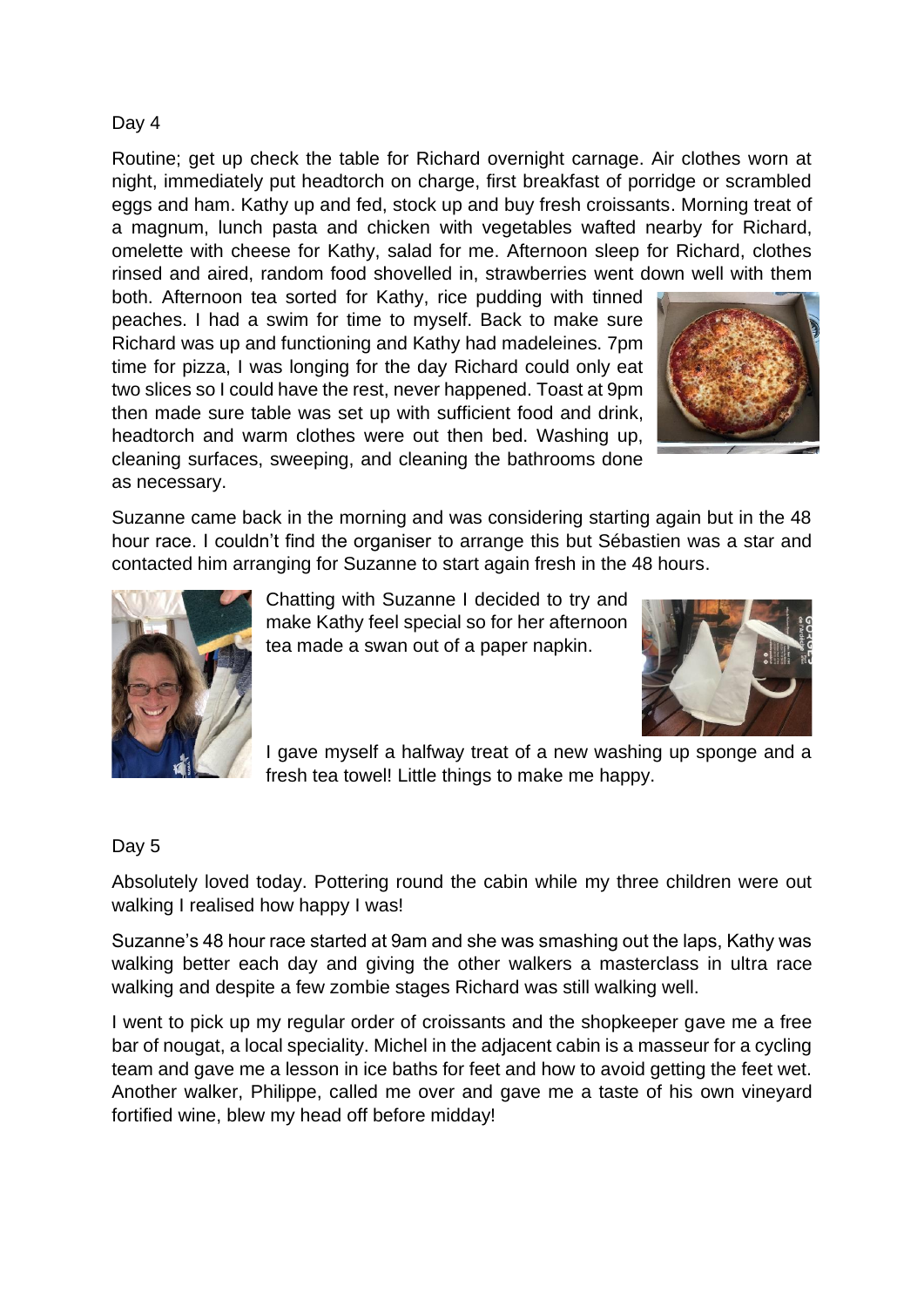Richard came back for his afternoon rest and I say 'once I've put you down for your sleep I'll go for a swim'! It was all getting to me now. A sense of humour and an ability to talk about bowels are an essential part of being an ultra supporter.

Great swim in one of the campsite pools. It was an odd shape so I swam round the outside, one lap breaststroke one freestyle. I could cut out the world completely with my head underwater, see only blue pool and brief glimpses of the sky. This break allowed my mind to rest and not think of anything.



That evening I discovered there were lights in the showers that changed colour. My day was complete.

# Day 6

Suzanne stopped at about 2am due to pain, I'm trying to talk to her from bed whilst not waking Richard and nearly overbalance and fall out. Her stomach was bad again, so we formulated a plan. Showered, changed into comfy clothes and back to bed for a while. I made scrambled eggs for Richard and she decided to give them a go. They went down well, especially eaten in bed.

By now I had sussed Kathy out and made sure she had her yoghurt and cereal for breakfast along with her pills, put ice in her lunchbox to ensure the food stayed cool, fresh potatoes and tuc biscuits were periodically renewed.

Richard was now very tired and asked where his sunglasses were 'on your face' was my weary reply.

Another trip into town for more supplies, it was now very hot and I decided to treat the kids with real fruit sorbets, no they wanted magnums.

The race atmosphere and bubble (you become insulated from the outside world and your world shrinks) started to get to myself and Suzanne. Richard was trying to keep his head cool by folding his buff in two, putting it on his head and having ice cubes placed in the folds. Sounded reasonable until you saw the effect, haggard face, hair standing straight up, looked a little like Beaker from the muppets. This was such a great invention he was going to market it. We laughed so much my belly hurt and we start crying.

I picked a couple of roses for Kathy's afternoon tea table.



Suzanne went out again but came back with her shoulders in

spasm. I massaged them until a little movement returned. She went out again for a final 10km womble to complete a marathon.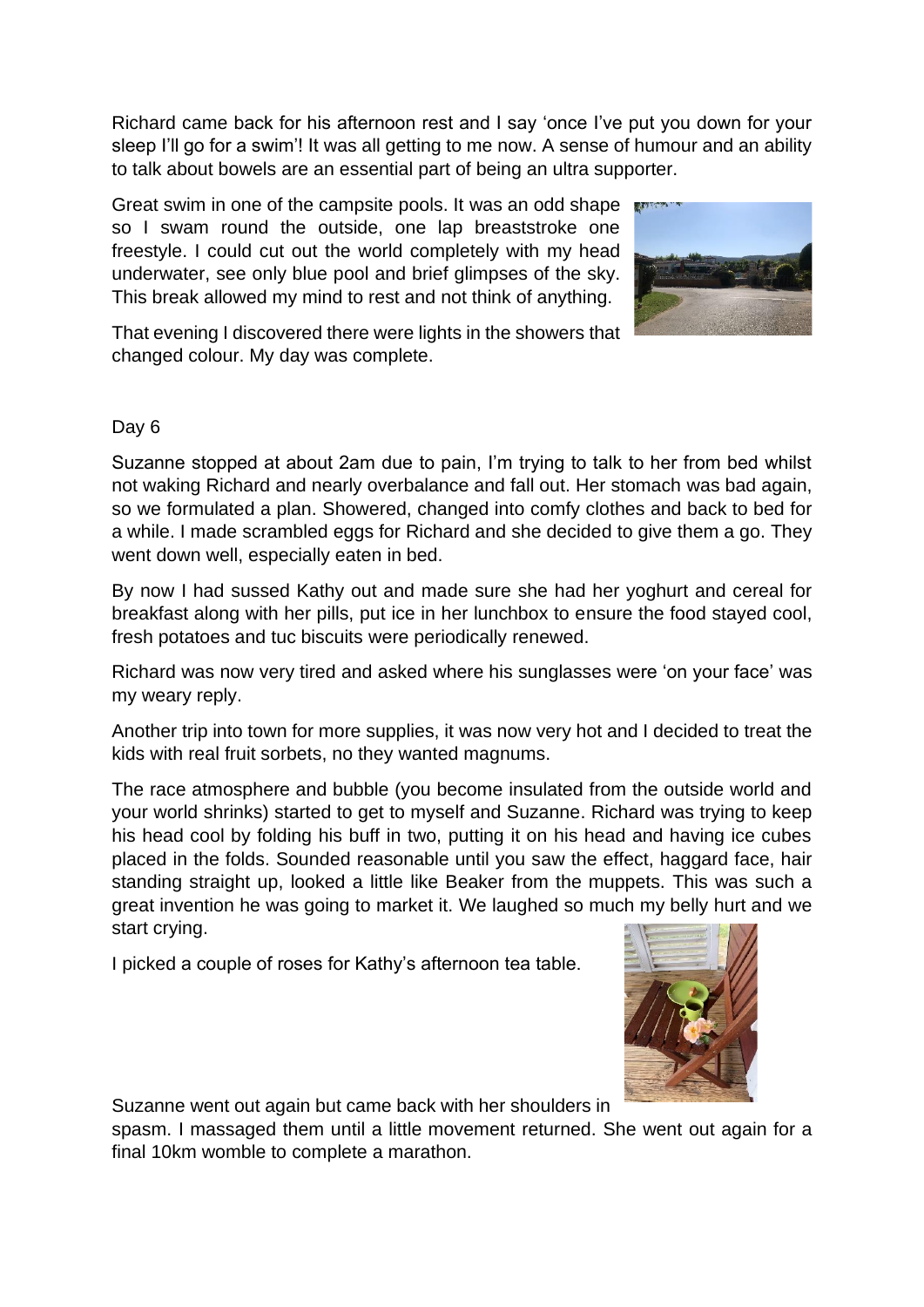Kathy was on a mission and even though it was getting dark she stayed out to get the miles in. She also chatted to Sébastien about how the event could be improved. She eventually came in for toast and I packed her lunchbox ready for the final day as I know everyone will be focussed and want to get out as quickly as possible.

Suzanne came in and couldn't move, not even to sit or lie down. I'd struggle to massage her shoulders properly in a standing position so decided to try and free them a little with hot towels. Boiling water in a bowl, soaked the towel, air cooled it then placed it on her shoulders for about a minute, repeated several times. Eventually they were freed sufficiently for her to lie down. Conversation as follows.

Can I cause you pain?

Ooooo yes please! Awwwww

Hoped there was no one around to hear that. Her neck was released sufficiently so she could lie down to sleep.

Checked Richard was set for the night and discussed strategies, he thought he'd break the 6 day New Zealand record at 3am, briefly thought about getting up to see him do it, nah I need my sleep. Said I would get up early to make sure he had two warm breakfasts.

## Day 7

Final day. Woke up earlier than planned and decided to get up. Kettle put on for porridge then went out to check food supplies. As I sorted the table Richard comes up with a 'perfect timing, I'm about to break the New Zealand record'. I grabbed my phone and porridge pot and got to the timing mat to see him break the record. Got quite emotional as I knew how hard he





had worked and how much he wanted this. Took some photos at the arch and outside the cabin with him holding the New Zealand flag. After his victory lap we sat down while he ate porridge and he told me his strategy for keeping focussed through the next 8 hours.

I ate my first breakfast and Suzanne got up after having some

sleep and felt good enough to womble around some more. Made scrambled eggs for her then another lot for Richard and off she went. Kathy was up by now and I made sure she was fed and handed her her



lunchbox and water bottle. All my children were now out on their French walking holiday and I had to take some photos of them.

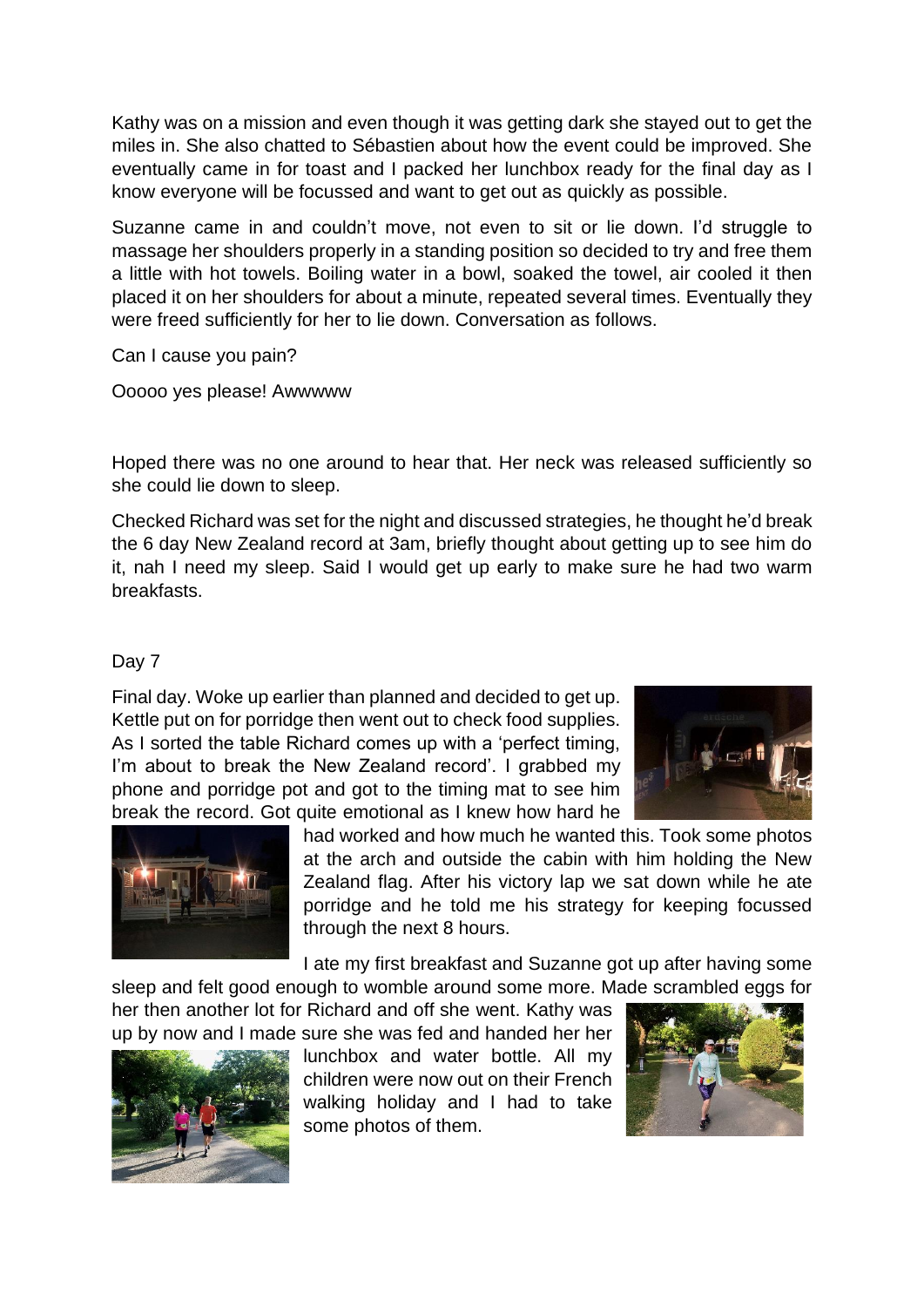Kathy let Suzanne know about the finishing procedure and when her presentation would be, I was under orders to make sure she turned up. Suzanne had a storming finish and stopped just past our cabin. Again, I got emotional knowing how much pain and discomfort she had been in yet still pushed through.

Croissant time and young Miss Kathleen dropped crumbs on my newly swept floor!

Accompanied Suzanne to her presentation and saw her get third place, only beaten by two runners.

Last few hours of the race. I made my lunch early so I could

finish it before Richard and Kathy finished. Didn't feel guilty at all for sitting there eating a huge salad with slices of fresh baguette and an olive oil dip. Suzanne joined me and we sat there cheering all the competitors on.

We gave Sylvie Tortey a standing ovation as she broke the ladies French 6 day record. She walked amazingly well, well paced and judged for her first ever 6 day race. She had a guard of honour on her victory lap of her male team mates.

Kathy just improved daily and we discussed her majestic wiggle. Richard stopped at the table with an 'oh man this is tough' yes, it is, get back on it. At the end Suzanne followed Kathy and I followed Richard and cheered them in. Just felt so proud of all

my children. Kathy walked an ultra every day for 6 days, not many 74 year olds could do that.

Photos were taken with the cabin opposite, two new record holders!

I wandered off for a swim while the children got themselves sorted and rested.

Lots of self congratulation at the presentation for the official organisers (I think, it was all in French) and applause for the volunteers.

Richard won the walking race with 667km and got a magnificent Eye of Sauron trophy, just three runners went further than him.

After the presentation we made a point of thanking Sébastien and Jean-Michel. They received no official thanks at the presentation and were the ones who ensured the smooth running of the event and were the problem solvers.

We decided not to have the paella provided and I had a delicious Thai curry.